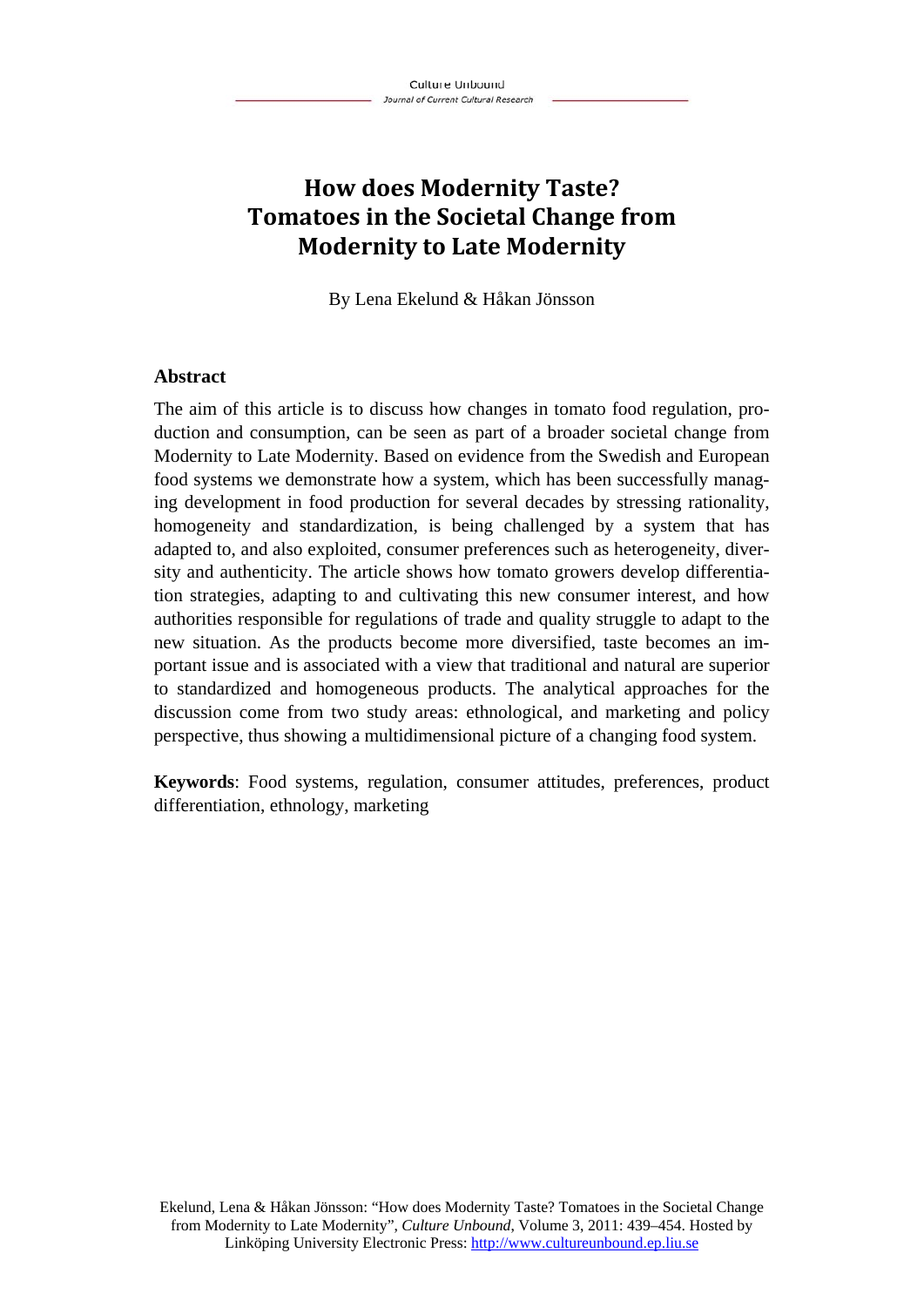# **Introduction**

The experience of buying tomatoes in supermarkets has changed dramatically during the last two decades. Firstly, consumer choice has expanded. Whereas in the past only a few varieties of tomato could be found, today it is common to see between 15 and 20 different types in Swedish supermarkets – a development that has occurred in spite of an embracing regulatory framework. Secondly, the tomato has become politicized. Provocative issues such as the public's health and trade relations have led to detailed industry regulations. While the initial foundation for these regulations were that of standards and homogeneity, the market conditions that supported them have changed. Nevertheless, they now seem to live a life of their own.<sup>1</sup> Market regulations are applied indiscriminately  $-$  to all member states of the European Union (EU). By tracing the roots of these regulations, this article shows how changes in regulations, production and consumption of food can be seen as part of a broader societal change from a modern to a late modern state. The empirical basis for our discussion starts with the meetings of European Union's *Management Committee for Fruit and Vegetables* concerning the regulations of new varieties of tomatoes. We then move on to trace the historical roots of those regulations (focusing on Sweden), and combine an ethnological, and marketing and policy point of view to conduct our analysis and address the question of how changes in food production from rationality, homogeneity and standardization, to diversity, heterogeneity and product differentiation also lead to an increasing interest in the taste of food.

# **Theoretical Framework**

The concepts of Modernity and Late (or Post) Modernity have been two of the most frequently discussed issues in the humanities and social sciences of late. The reading of some of the more influential work (Harvey 1989; Giddens 1991; Baumann 1997; Lash 1999; Jameson 2002) gives the general picture that modernity can be described as a rationality that derives from the industrialist epoch. Attempts have been made to define the emergence of modernity in time and/or space, ranging from renaissance Italy to early  $20<sup>th</sup>$  century. In this article, the latter period is the starting point for our discussion of how modernity influences taste. It should be noted, however, that we use the terms modernity and late modernity in the sense that Scott Lash (1999) have developed; as different *rationalities* rather than defined historical epochs. Some essentials of the rationality of modernity are uniformity, engineering, appreciation of science and technology, and the belief that society is making progress due to these factors. The perception of time is linear, and the future is generally seen as something good, since the belief in progress is one of modernity's characteristics. Late modernity, by contrast, is characterized by diversification and constant changes. In this new stage, which is a gradual continuation rather than an abrupt change, consumption is not only de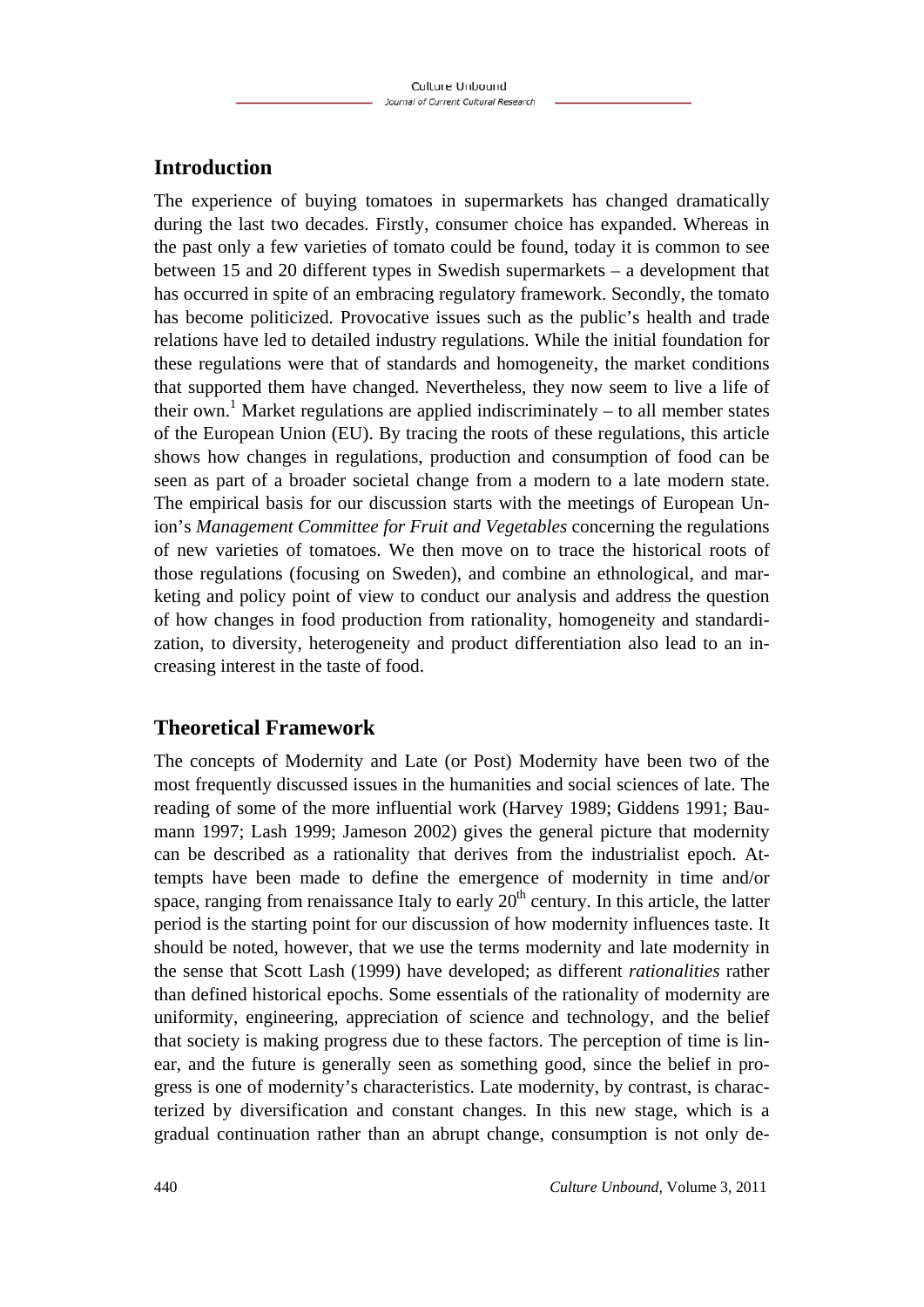fined as the trade and exchange of goods but an important part of identity and everyday life. A space-time compression occurs as goods, ideas and values travel through long distances in short times, and the increasing amounts of consumer goods make it possible to mix artifacts from different epochs. The belief in science, technology and progress is weakened, replaced by a focus on risks, but also on hedonistic experiences. The perception of time is no longer linear, but consists of a series of "nows", with no clear connection to history or future. While largescale projects and rationality have their place in modernity, late modernity is instead characterized by variation and differentiation. The development is from large scale and uniformity to product differentiation where proximity, naturalness and origin receive greater interest.

The concept of modernity in relation to food is developed by, among others, Warde (1998), Beardsworth & Bryman (1999) and Tovey & Michael (2002). It should be noted that late modernity may be seen as a logic continuation of some aspects of modernity. The late modern differentiation in food production and consumption builds upon the advanced systems of production, sales and logistics that were built up by modernity's principles. The discussion of different stages of modernity in food studies partly overlaps the concepts of different food régimes (Friedmann 1982, 1994; McMichael 1994). Food régime analyses have identified relatively stable periods in the history of food and argue that these different "regimes" are being shaped by geopolitical power, forms of agricultural production and consumption relations, both within and across national spaces. The development of the third food regime from the 1980s onwards, shares many of the characteristics of late modernity, including the increasing contradictions between productive forces and consumption trends (LeHeron 1993). This field of research is mostly focused on production, how food production and foodstuffs have changed over time.

The relation of these changes to the experience in the actual moment of consumption is more rarely addressed, although there is some interesting work on how anxieties and risk perception is developed in the late modern food consumption (Fontes 2002; Östberg 2003). Inspired by this discussion we would like to address the question of how changes in food production also lead to an increasing interest in the taste of food. Previous work on the concept of taste has shown that taste is not a historical constant, but changes from time to time (Falk 1994; Warde 1994; Korsmeyer 2003). In these works taste is discussed in relation to food's importance as a social competence, or in Pierre Bourdieu's term, cultural capital (Bourdieu 1986). We will build upon these works to discuss how changes in the taste of food reflect changes in modernity.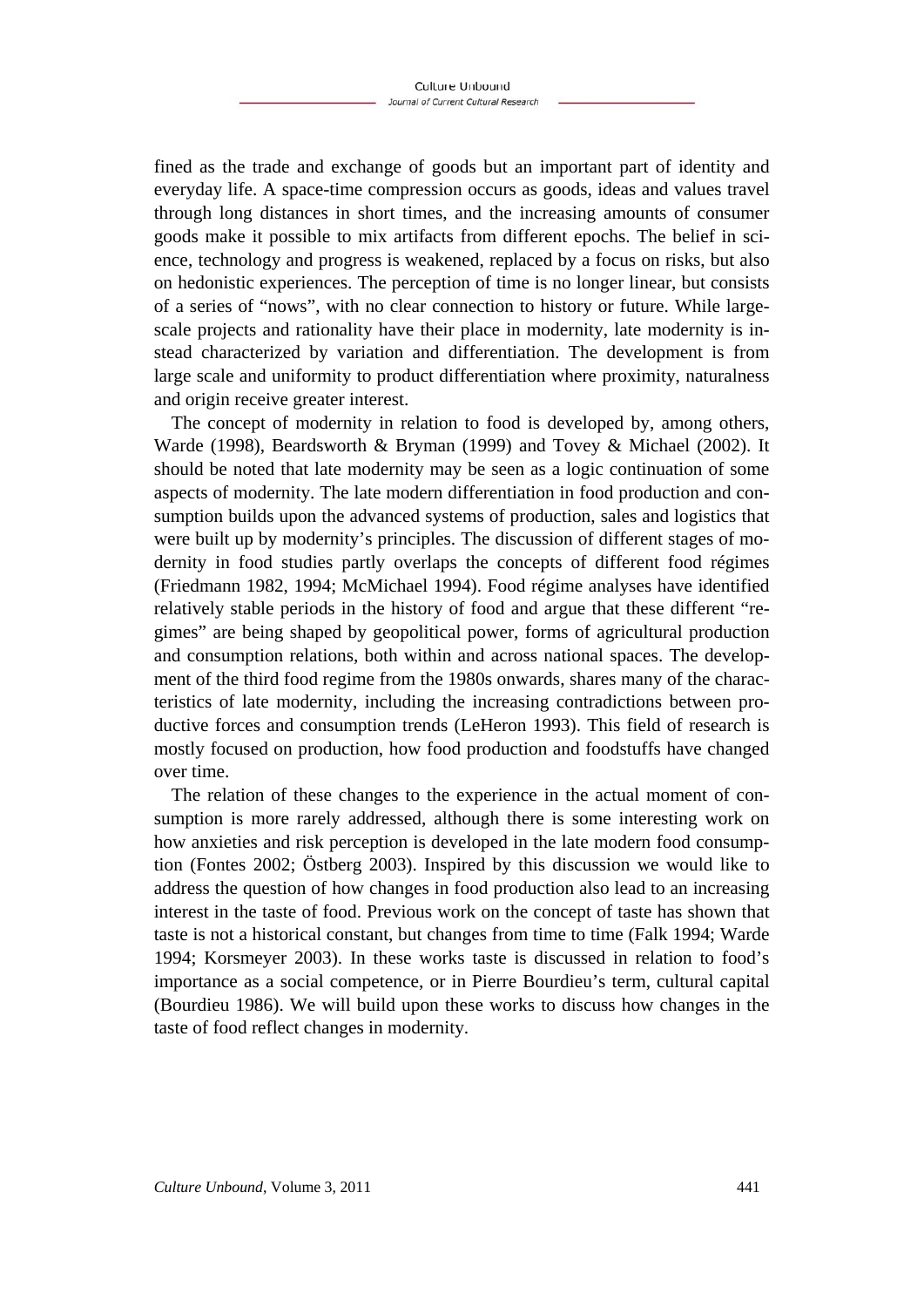#### **The Case: Tomatoes**

The Commission of the European Union has a special *Management Committee for Fruit and Vegetables,* one of the main tasks of which is to assure standardized regulations throughout the Union.<sup>2</sup> The stated purpose of the regulations, which comprise sales through all channels with the exception of growers' own farm shops, is to facilitate trade within the union by establishing standards to assure fair competition and give consumers the opportunity to choose between comparable quality grades. The unstated purpose is to prevent imports of products that do not fit into the regulation system (which many of the producers from the non-EU member states have difficulties with). According to the principle of public access to official documents in the Swedish system, all agendas and minutes of meetings are continuously published by the Swedish Board of Agriculture (SJV), which together with representatives of the Department of Agriculture take part in monthly meetings in Brussels on the standards for fruit and vegetables.<sup>3</sup> In addition, all detailed matters are first discussed in the *Expert Group for Trade Standards*, comprising the same representatives, which usually meet three times a year.

In 2002, the *Committee* faced a problem. Mixtures of different vegetables were being sold in packages, a phenomenon for which new standards were needed. The uniformity requirements stated that neither varieties nor colors and sizes may be mixed. Legal experts were consulted and they concluded that the Council regulation needed amendment by an extra article on mixtures including vegetables not comprised of the compulsory standards. This called for a new appendix. The delegates, whose nationalities are not revealed in the texts, were usually of different opinions, with some countries speaking in the name of the consumer and advocating detailed information on each package and others seemingly acting on behalf of their national producer organizations, using the standards and regulations as a barrier to trade.

The topic of small-sized (mini) products was raised in 2005 and tomatoes became part of that discussion a year later. The standards for tomatoes, stating uniformity in size and color, were violated as new varieties were introduced on the market and different sizes and colors could now be sold in mixed packages. The discussion from the meeting on March 8, 2006 illustrates a vivid exchange of views. Some of the topics were: the maximum and minimum size of cherry tomatoes; the maximum size difference allowed between the biggest and smallest tomatoes in a package; the mixture of varieties in a package; the permitting of defects due to the plant disease mosaic virus and the acceptable size of healed cracks on class II and on cherry tomatoes. The danger in mixing cherry tomatoes and ordinary tomatoes was put forward along with the importance of avoiding the sales of the former as the latter. One country stressed the importance of clear labeling. The conclusions were sent on to CODEX (Codex Alimentarius Commission of the FAO/WHO Food Standards Programme) for further handling.<sup>4</sup> It should be added that standards are not a European phenomenon but part of inter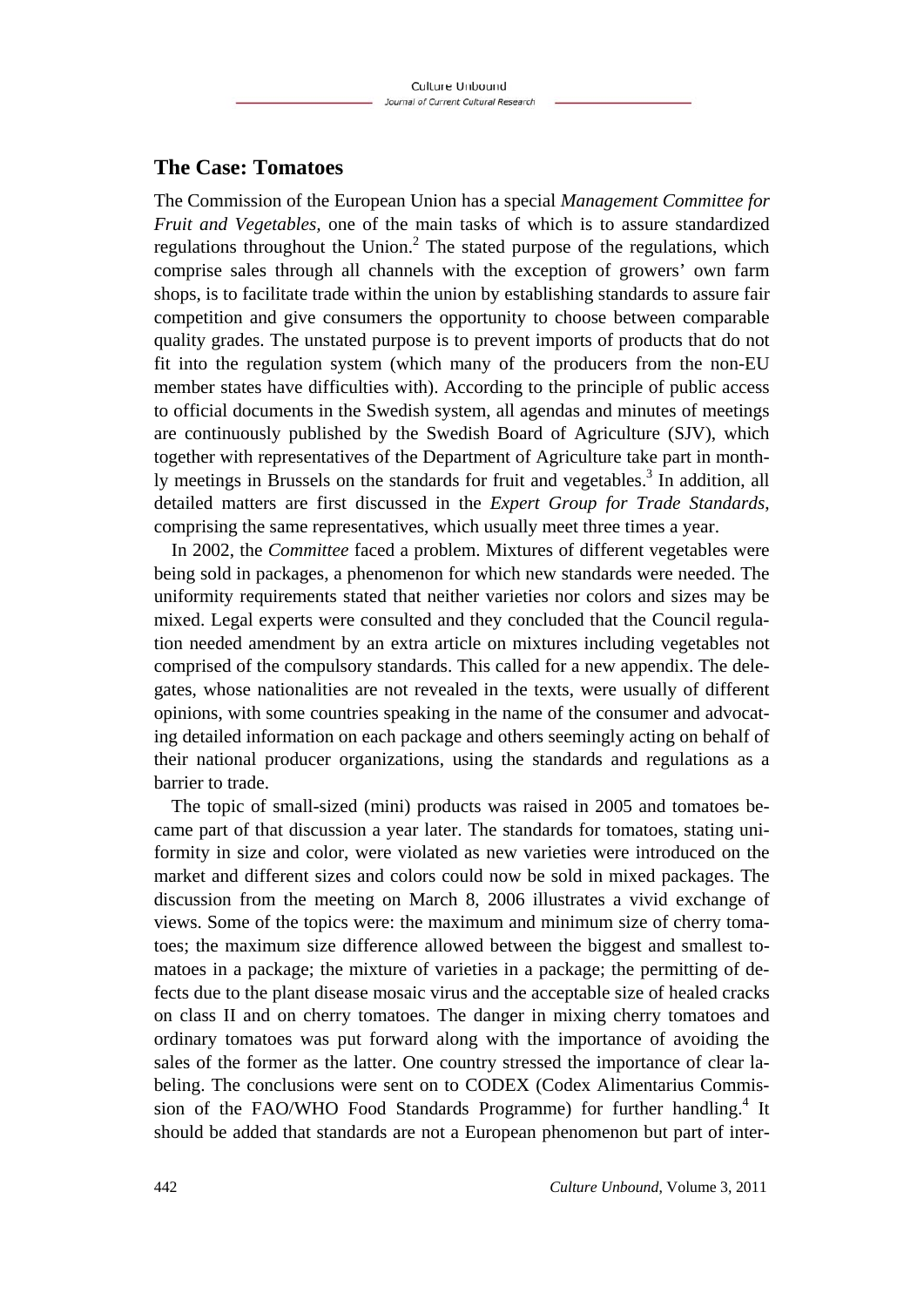national harmonization; for instance, The United States have similar standards for tomatoes (USDA, Agricultural Market Service 2009).

Two months later (May 3, 2006) a new and even more animated discussion followed on proposals for changes in the classifications. The member states had different views on whether damages from mosaic virus were acceptable; one opinion being that they do not affect the fruit texture, another that it is a contagious plant disease. Also the issue of sizes generated detailed debates, but some changes were agreed on and forwarded to the *Management Committee*. The most interesting issue was that of special varieties. One country presented an unusual assortment of varieties of different color, shape and size "very different to those usually on sale". They suggested that products may be sold if they were of uniform color and origin according to each type of product, but that they need not be of the same size. Another country opposed to the text accompanying the box on the picture attached to the proposal, saying "Wild wonder tomatoes", arguing that it was misleading since the tomatoes were grown in greenhouses. One country disliked the mixture of sizes; another stated that the mixture is the whole idea of the product. One country claimed that a product that is preferred by the market, and can be expected to fetch a high price (which, one might add, is the idea of the regulation) should not be prevented by the standards. The solution could be to sell them as class II products. The summary is that when a new, premium product was introduced on the market, the only way to sell them, if the standards were to be preserved, was to downgrade them as second class tomatoes!

The ongoing discussions about the regulations are much related to a changing production system, which, in turn, is primarily a response to market changes (Ekelund Axelson 1991; Ekelund, Fernqvist & Furemar 2007). This dynamic process of mass production of tomatoes and innovation in production and marketing is thoroughly described by Harvey, Quilley & Beynon (2002) who analyze the process of tomato variation in capitalism during the twentieth century from an economic, social and cultural point of view. The authors' perspective is mostly British and the focus more on processed than on fresh products, but the descriptions of production and marketing support our idea that standardization and mass production were eventually challenged by more product differentiation and variety.

Similar conclusions can be drawn from Barndt's story of the tomato's trail from Mexico to Canada (Barndt 2008). In her preface to the second edition the author recognizes a shift in public consciousness compared to six years earlier, and a shift towards a more small-scale, local food system offering more variety to the individual. While parallels are found on the market, the intra-European trade does not comprise the same problems of migrating workers, since the highly industrialized production in northern Europe takes place all year round and in technologically advanced greenhouses. The Netherlands is the world's second biggest exporter of fresh tomatoes (after Mexico and before Spain) and virtually all trade is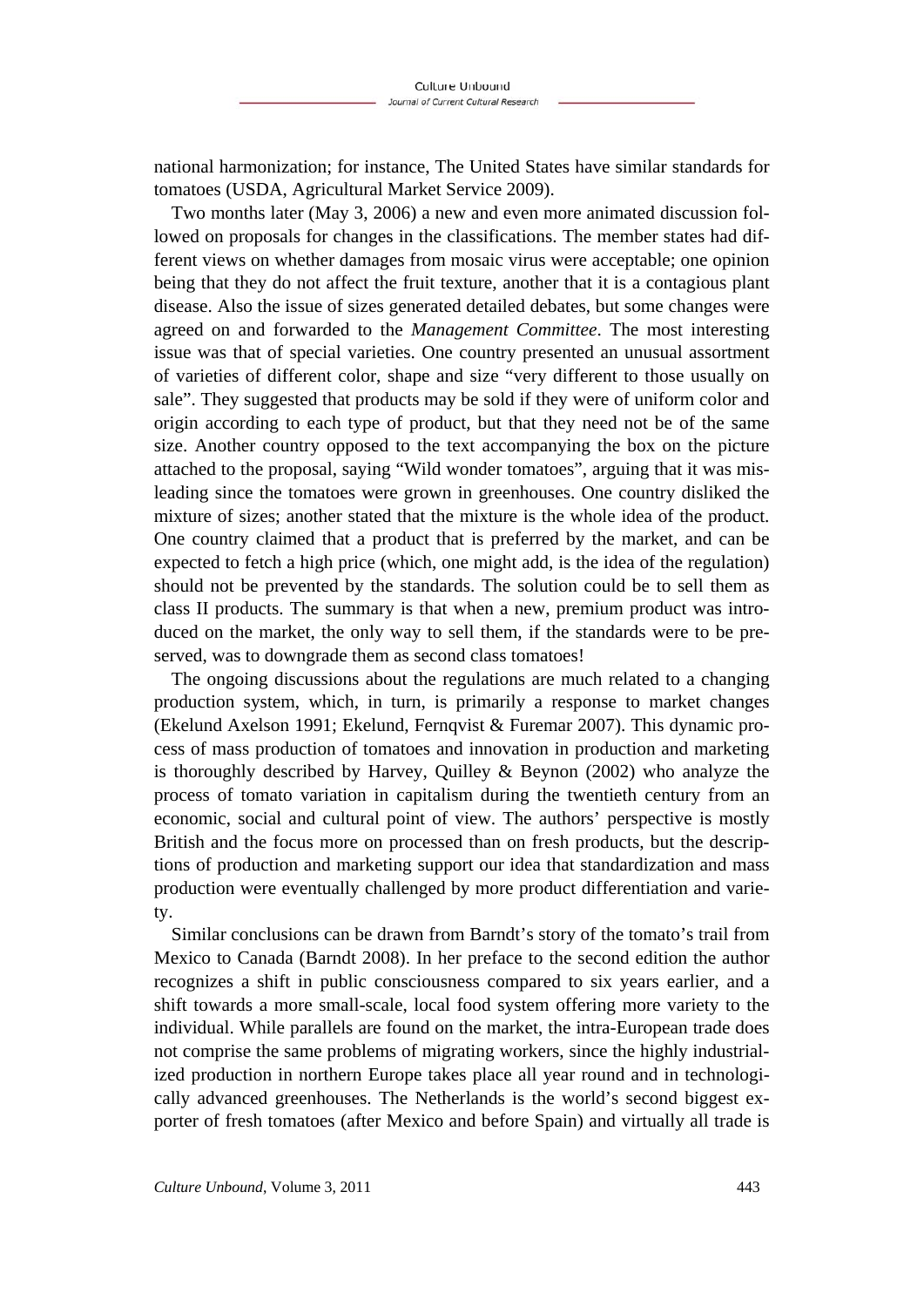Intra-European. Sweden is the third most important market for Dutch exports, receiving 5.3 percent, while Germany and the UK account for 40.8 and 17.7 percent respectively (De Boo, 2010).

As technology developed and production became increasingly rational, with pest resistant varieties, rock wool substrates and  $CO<sub>2</sub>$  controlled atmosphere with yield maximization and pest resistance as the main goal in plant breeding and in production, the product itself lost its flavor (Hongsoongnern & Chambers 2007).<sup>5</sup> An early warning came from Graeme Hobson, a horticultural scientist, who described the demands of the large-scale marketing system for high productivity and uniformity with tomatoes "red, round, firm and reasonably priced" (1988: 46), thus pushing growers to sacrifice flavor in the production process. His prediction was that horticultural scientists had solutions but that the possible change towards a really tasty tomato lay in the hands of the supermarkets. The turning point did not prevail until the middle of the 1990s when severe criticism was expressed towards Dutch tomatoes named *Wasserbombe* (water bombs) by the important German consumers (Friedland 2006; de Boo 2010).

Facing challenges from both the consumers' growing mistrust and low price competitors from southern countries, the major tomato growers in Northern Europe developed new strategies. Instead of relying on a regulatory system, individual producers and producer organizations started on product differentiation to convince the consumer that the product is not a commodity but has a unique selling proposition. A clear example of product development was first presented in spring 2004 when the black or reddish brown tomato named Kumato® hit the market. It was presented by the environment news agency Planet Ark, who quoted Reuters News Service under the slogan "Black is the new red for tomatoes" following the principles for clever marketing introduction. The supermarket chain Sainsbury's marketed the new super-sweet Kumato after six years of research. The product was said to originate from the Galapagos Islands. "The story goes that seeds were fermented and spread by giant tortoises after consumption of the tomato," it said. "Moreover, it was said that tortoises eating these tomatoes were mating considerably more than those who didn't, harking back to the once traditional view that tomatoes are a natural aphrodisiac" (Planet Ark, March 2 2004).<sup>6</sup>

From a marketing point of view, the message is manifold. The color is distinct, the taste is super-sweet and the effect is superior; not only does the fruit contain the usual healthy ingredients, like the antioxidant lycopene, it may also enhance the consumer's sex life. The product was spread to other outlets and when it reached the Swedish supermarket shelves the message on the package, containing five tomatoes at a premium price, was: "Unique colour and flavour, natural product, grown traditionally." The black tomatoes were first grown under dry, salty growing conditions in Águilas, southern Spain, for the supermarket suppliers Fresh Link and the seed company Syngenta. As the market developed they spread to "the best tomato fields in Europe" (Syngenta 2008).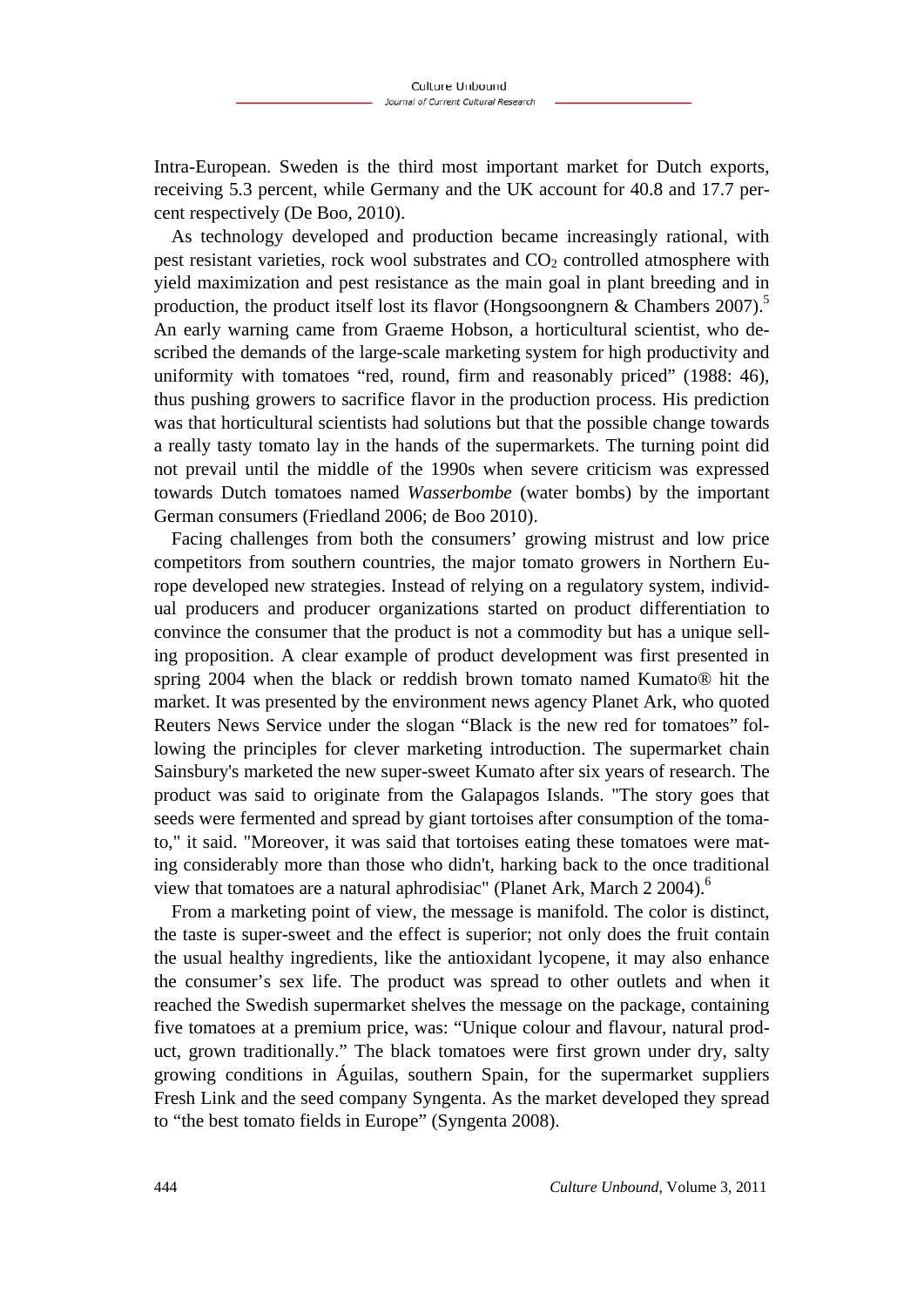While marketing was based on attributes like taste and naturalness, with an added story, the breeding work behind the product was carried out on scientific grounds. It is not clear whether the Kumato was the result of cross-pollination or genetic engineering, but the market story was based on the natural selection method. The Kumato was introduced in the USA and Canada 2006, under the name "rich brown-colored Rosso Bruno™" with high scores on aroma and taste. Syngenta marketed it through its subsidiary Dulcinea "hand picked and vine-ripened" (www.dulcinea.com ). Although the promotional message is technological, using expressions like "unrivalled technical knowledge, efficient organization and tremendous passion for quality" (ibid.) the reference to naturalness is important since tomatoes have long been associated with genetically modified food. In 1994, genetically modified tomatoes hit the market in the US, as the FlavrSavr tomatoes with delayed ripening became the first commercially available genetically modified crop (GMO Compass 2007). GMO tomatoes never reached the European market, except for a short period in the UK in puree form, and after a few years they disappeared from the market.<sup>7</sup>

As previously stated, all these different types of differentiation of the product led to a conflict between the standards for tomatoes, stating uniformity in size and color, as different vegetables could now be sold in packages. A profound problem was that tomatoes became a highly disparate product, ranging from big tomatoes (for which a separate class existed) to cherry tomatoes, which needed a new class. But the trickiest products were the new varieties of heirloom tomatoes with variability in size, shape and color as the key selling point!

Product diversification and market segmentation is a continuous process. In their report on the UK tomato market Freshinfo concluded: "The 1990s emphasis on prolonging shelf life undoubtedly had a detrimental effect on the flavor of the fruit on-shelf." But with the emphasis shifting toward the consumer a "greater array of flavours" offered by products from many different sources has been well received (Freshinfo 2006). Classic round tomatoes are losing market shares in Europe and now account for only 20-25 per cent of the market they previously held.

Based on this description it seems fair to argue that the tomato standards were challenged due to the development of agricultural diversification. The question is whether this diversification, driven by an attempt by producers and marketers to increase profit (Porter 1980), stems from changing consumer tastes, or whether it is a way of cultivating consumers' taste through marketing tactics. Regardless of the causality the result is that, by addressing consumer desires, agriculture has become more consumer oriented.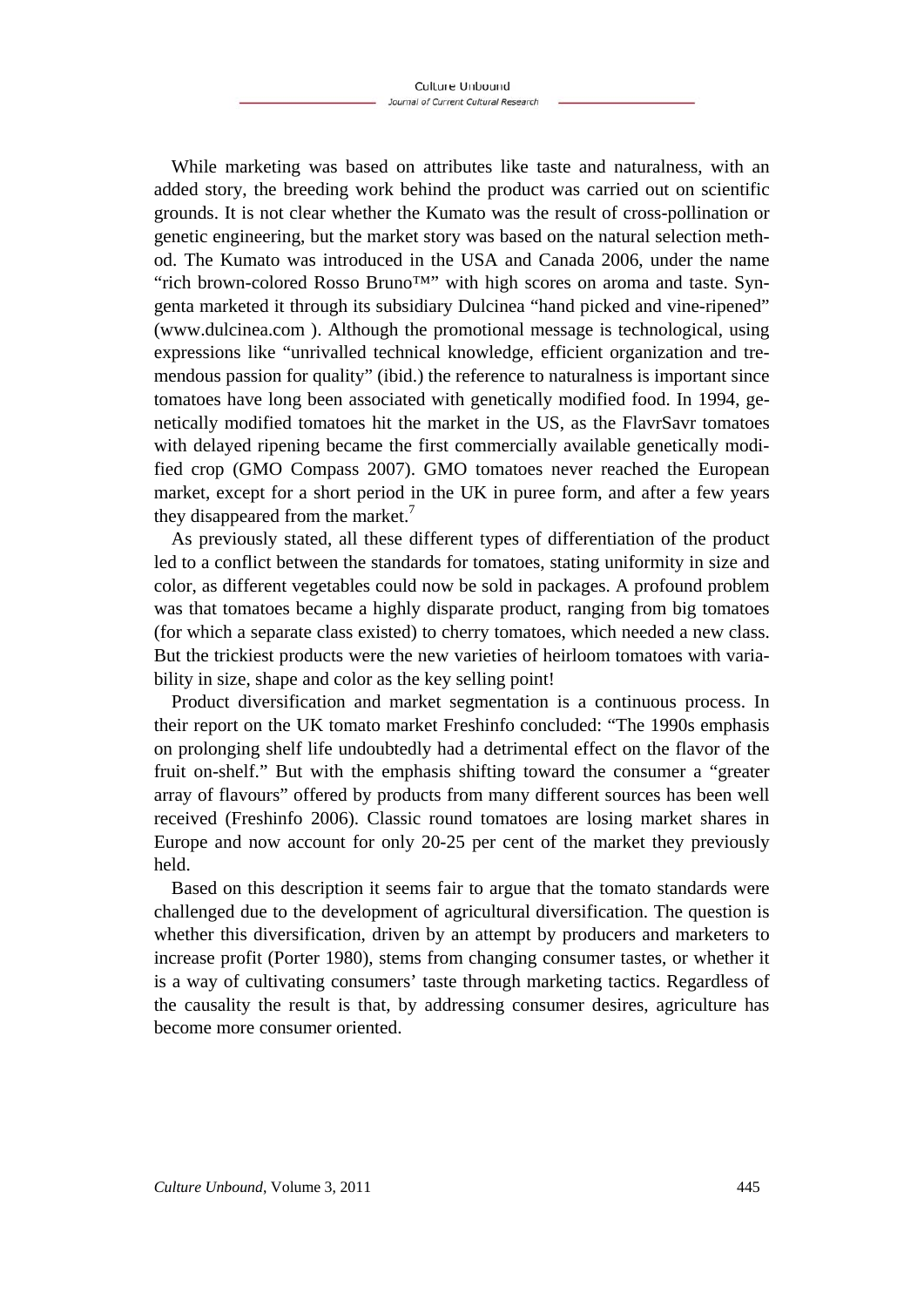## **The Regulation of Taste and Quality**

The market for food, including fresh products, has rapidly become global as technology and demand have changed. According to market theory the development of a free market with many independent actors leads to competitive action between firms and results in falling prices. However, the prevalence of economies of scale may result in higher prices as larger firms squeeze out competition and aim for monopoly profits. The free market can also lead to a limit of choice, as competing firms copy competitors' products in attempts to reach their customers. As Harold Hotelling (1929) put it in his much-cited paper: "It leads some factories to make cheap shoes for the poor and others to make expensive shoes for the rich, but all the shoes are too much alike. Our cities become uneconomically large and the business districts within them are too concentrated. Methodist and Presbyterian churches are too much alike; cider is too homogeneous". To sum up, economies of scale as well as copying behavior by firms inhibit market variation, a situation which will, however, eventually be challenged by the market.

Large-scale transactions in the modern food market called for homogeneity, and EU quality standards were built upon the idea that trade over long distances required standards, a view that is still strongly advocated by the authorities. Because a functioning market relies on the availability of information, the idea of compulsory grading is not necessarily contrary to the idea of a free market. Institutional economists, in addition to promoting free trade and internationalization, stress the role of organized institutions. This includes organizing people's daily lives and educating them to behave rationally in a macroeconomic sense. This view is largely influenced by the work of renowned economist Gunnar Myrdal, who together with his wife Alva, exerted strong political influence on Swedish social and economic life for decades. In an often-cited passage from an article on social policy and housing Gunnar Myrdal opines:

Consumption needs to be regulated in the interest of the consumers. People need getting customized to brushing their teeth and eating tomatoes, before they will begin to appreciate this kind of consumption (Myrdal 1932).<sup>8</sup>

This point of view persists, even in an environment that is focused on individualism and consumption. While the state-sponsored organization "Promotion of fruit and vegetables" (*Svenska grönsaksfrämjandet)*, set up in 1966, was abolished with Sweden's entry into the European Union in 1995, other government organizations are involved in the education of the consumer. Authorities such as the Swedish Consumer Agency, the Swedish Environmental Protection Agency and the National Food Administration still aim at directing consumption, by recommending seasonal consumption of domestic field vegetables rather than imports or greenhouse products.<sup>9</sup>

State supported promotion went hand in hand with specific rules on product classification. The European marketing standards for fresh tomatoes comprise several pages (EC Commission Regulation 2007). In Sweden, the development of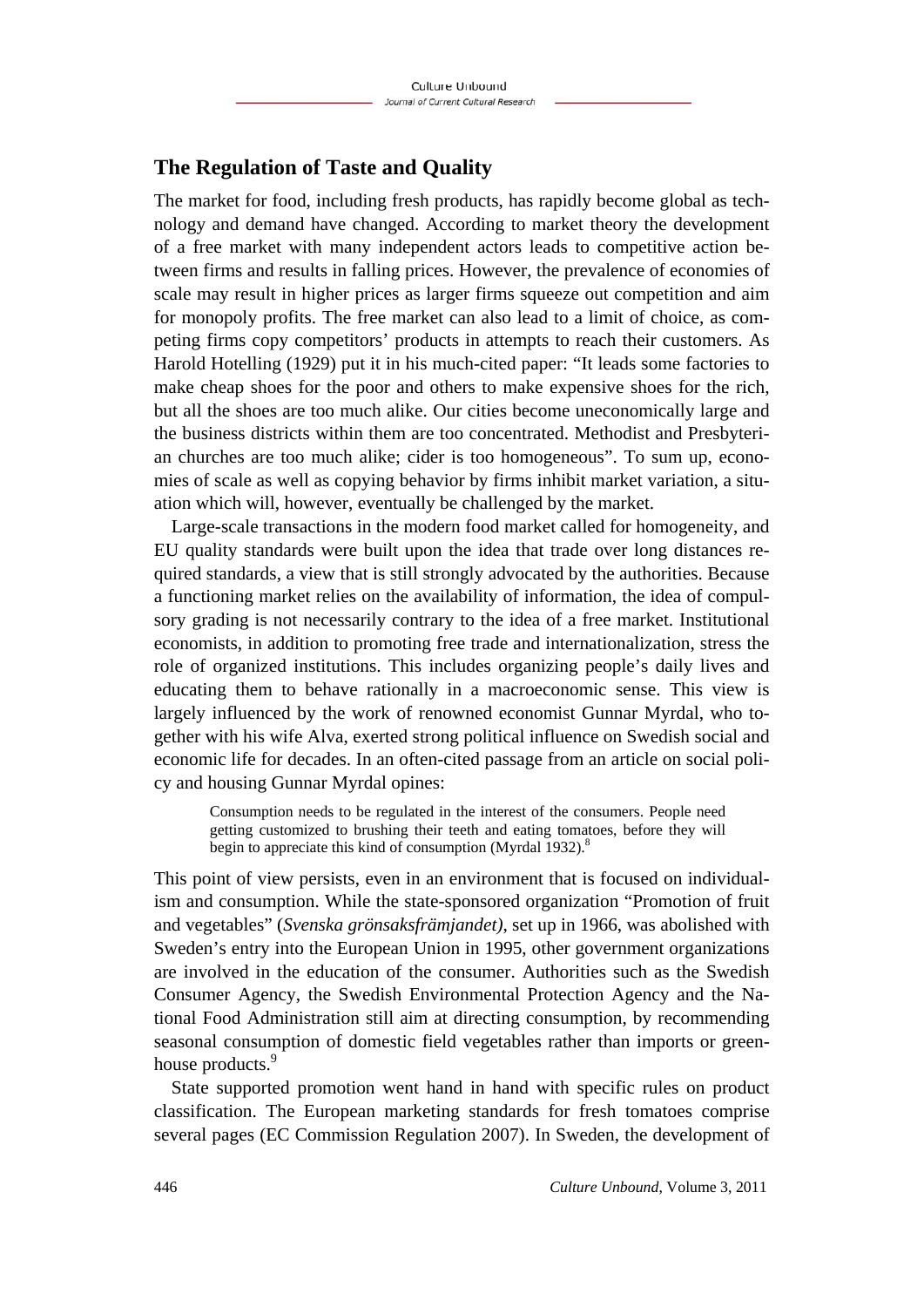these rules started back in the 1940s, when a Horticultural Standardization Committee acted for the specification of common quality standards, guided by international efforts organized by the United Nations.<sup>10</sup> The first European rules where formulated in 1972, as the vegetable sector in the Common Market became regulated (Council regulation EEC No  $1035/72$ )<sup>11</sup>. Economic experts recommended that small-scale domestic production must adopt the rules and adapt to the largescale buyers (Donelius 1973). When Sweden became an EU member, production fell under the control of the Common Agricultural Policy (CAP) and previously voluntary rules became compulsory. In 1996, it was clear to policymakers that supermarkets were gaining in strength. As a result, regulators developed a common organization of the market in fruits and vegetables (EUR-Lex 1996). With supply increasing and demand stagnating support was given to marketing activities and environmentally friendly production schemes. The quality rules were still considered a prerequisite for large-scale trade. A reform of CAP was commenced in 2003 and in early 2007 the European Commission proposed a reform to streamline the Common Market Organization for fruit and vegetables and align it with the overall policy.<sup>12</sup> The aims were in part to improve the sector's market orientation, simplify rules and reduce bureaucracy. The Swedish Board of Agriculture (2010) still argues that the standards "facilitate trade**"** and also "make it easier for consumers to compare prices", but it should be remembered that the development of the sector and farmers' incomes remains the main goal of the Common Agricultural Policy

We can conclude that tomato product diversification created complications and generated work for policy makers and organizations. Different EU members have different views on standards; some go for simplification and some have a mission to protect their domestic producers, but detailed tomato quality standards are maintained. At the same time, consumers are increasingly interested in local, organic and small-scale production and a diversification of the products (Ekelund & Tjärnemo 2009). For example, cherry tomatoes, marketed as natural and tastier, are gaining market shares from ordinary round tomatoes.<sup>13</sup>

## **Towards a Late Modern Taste?**

The story of *The Committee for Fruit and Vegetables* may seem quite trivial; the phenomenon of bureaucrats and farmer organizations' ever protecting their vested interests is not unique in any sense. But the story runs deeper than that. What we have seen is how a system, which has been successfully managing development in food production for several decades by stressing rationality, homogeneity and standardization, is being challenged by a production system that has adapted to consumer preferences such as heterogeneity, diversity and authenticity. In this late modern food system, after having been neglected in plant breeding and cultivation as well as in marketing, taste is prioritized and used as a selling argument.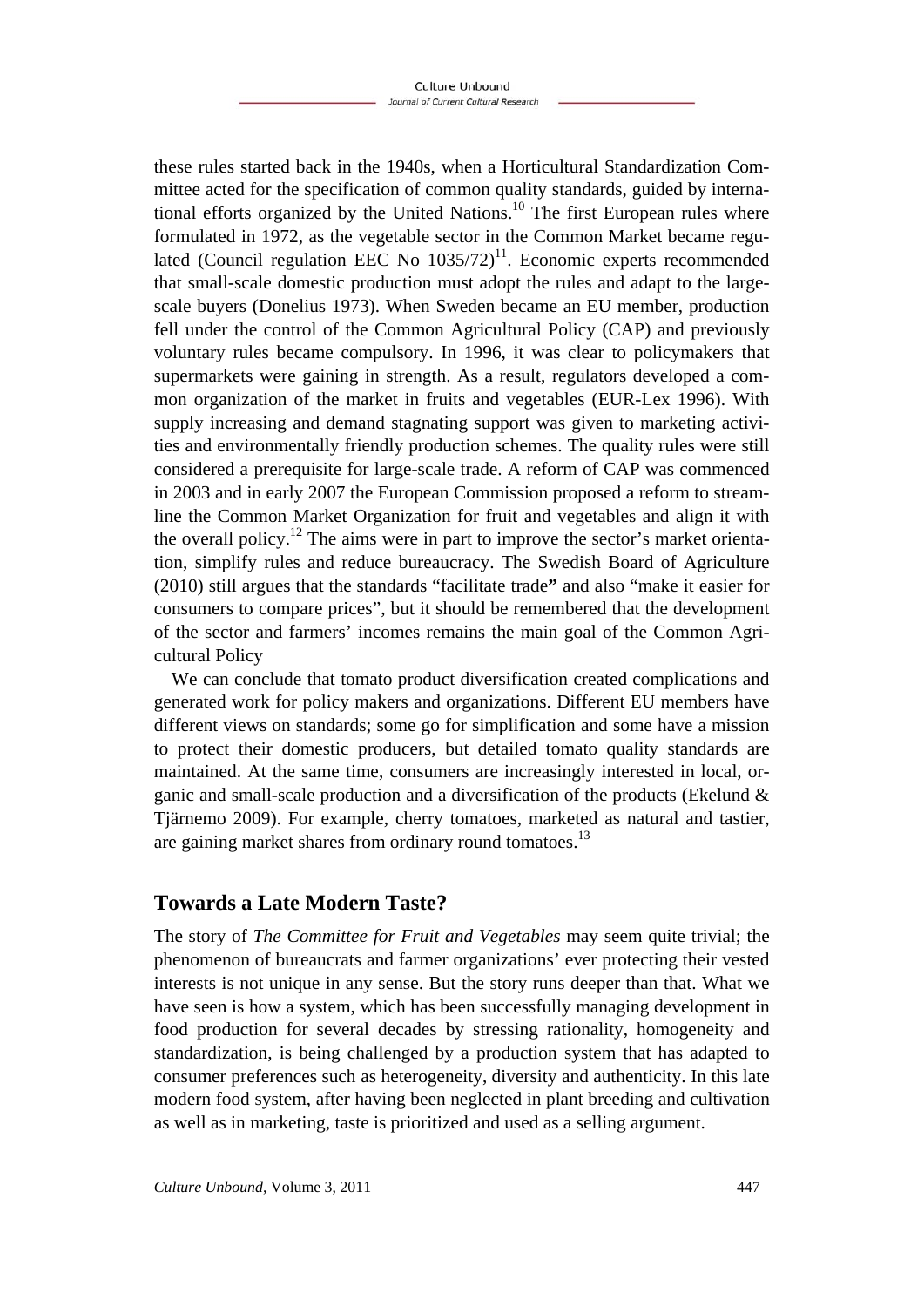This process is not limited to tomatoes. Striking parallels can be found in the history of dairy products (Block 2009).<sup>14</sup> State promoted consumption, standardization and homogenization once common, are now replaced by increased diversity and a growing demand for supposedly traditional, non-standardized, natural products (DuPuis 2002; Jönsson, 2005a,b; Lyngø 2001, 2007).

This leads us to the conclusion that the changes may be part of a broader societal change. We would like to suggest that the changes we have described in the Swedish/European tomato production can be seen as a result of a societal paradigm shift, from modernity to late (or post) modernity, where homogeneity is replaced by heterogeneity and standardization by differentiation; and from a preference for technological progress to one where a premium is placed on natural attributes and an increased interest in taste.

A critical reader may argue that we are jumping to conclusions. The rejection of Dutch "Wasserbombe" may have absolutely nothing to do with late modernity. It was based purely on the argument that they were not considered tasty, or rather, that they had no taste at all. Therefore we now move on to a closer look at the concept of taste. That the taste of the product was being used as an argument for buying or not buying tomatoes is hardly surprising, since numerous consumer studies show that taste is considered the most important quality criterion. But it is also the most difficult quality criterion to get information on. The flavor of the product is not included in the standards, although amounts of sugar and acid (Brix or per cent sugar or soluble solids) are measured for some fruit as information to the traders. The consumer gets plenty of information on external quality like size, color and packaging, geographical origin and producer or packer and sometimes on production methods used (e.g. organic, fair trade). These quality parameters are often communicated with a label or trademark. Studies show that the labels used are often interpreted by the consumers in ways not intended by the developers of the label. Some examples are that organic is often perceived as a health argument, and that health claims have been misinterpreted and have had limited commercial value in the development of a functional food market (see Heasman & Mellentine 2001). So even though the labels do not intend to contain information on the taste of the product, they might affect the perception of taste at the moment of consumption. Many consumers are genuinely convinced that their special favorite among the trademarks in soft drinks and mineral water have superior taste qualities, although blind tests show that it is extremely hard to tell the difference. For instance tap water is repeatedly taken for exclusive mineral water in such tests (Wilk 2006).

Just like consumers in many other countries (see Verlegh, Steenkamp & Meulenberg 2005) Swedish consumers express preference in favor of domestic food (LRF 2007).

In repeated experiments (1994, 1995 and 2004) Swedish tomatoes labeled as Swedish were ranked higher by Swedish consumers than identical ones given dif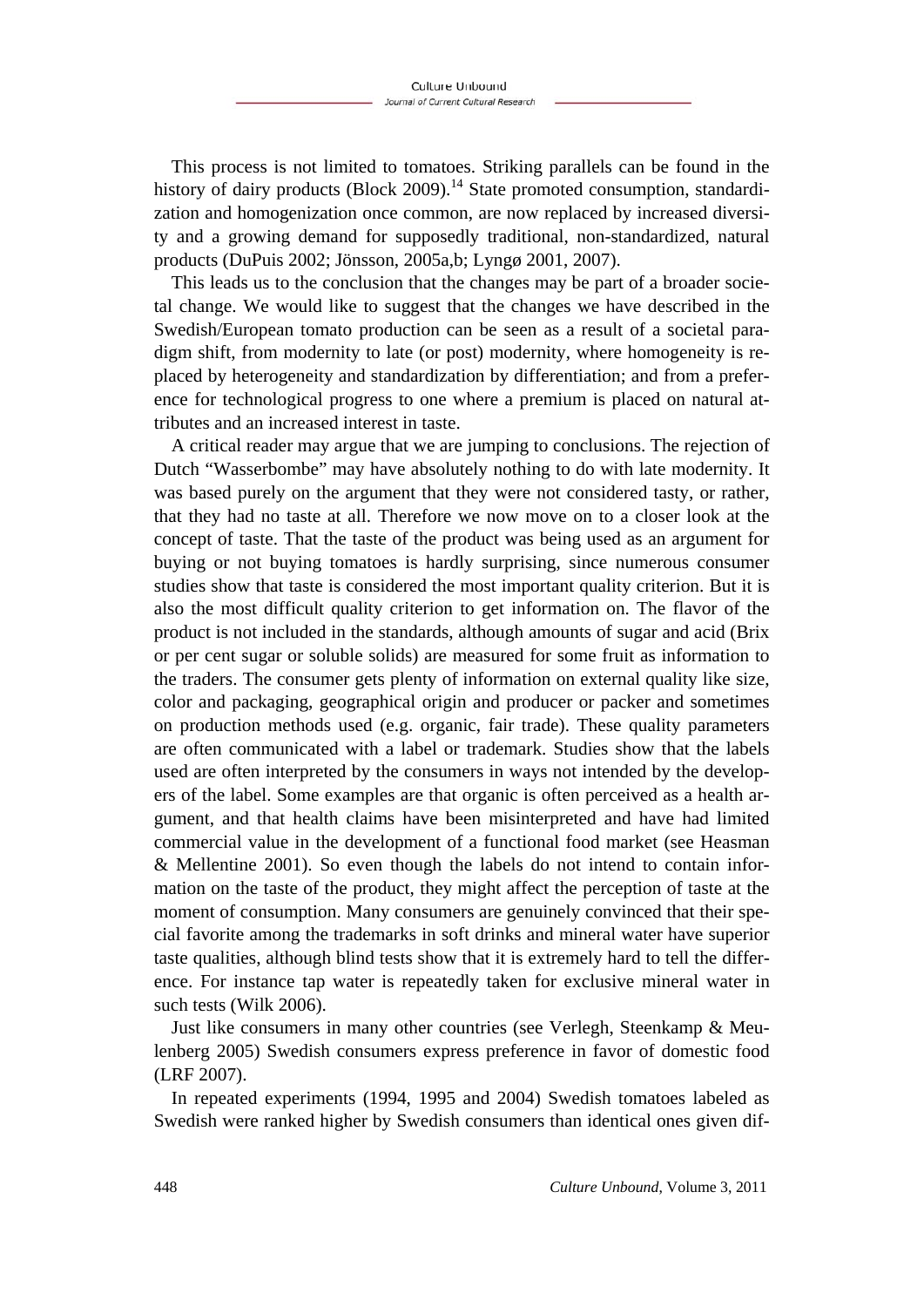ferent country-of-origin labels and production method labels.<sup>15</sup> Imported tomatoes were considered inferior while there was little perceived taste difference between Swedish and Organic attributes (Ekelund 1996; Ekelund et al. 2007; Klintman et al.  $2008$ <sup>16</sup>.

Taste is not a historical constant (Warde 1994), nor is it purely objective. While consumers' taste preferences for tomatoes have changed, the studies discussed above show the importance of labeling to the perception of taste. But there is also need of digging deeper into the reason for different signaling by different labels. How should the various perceptions of tomatoes with different labels be understood? Since the perception of taste, at least in the case of tomatoes, has changed over time, a historical perspective may shed light on the reasons for this change.

We have already argued that the rejection of *Wasserbombe* can be seen as a reaction towards modernity, where naturalness, diversity and heterogeneity are appreciated and large scale standardized products are being abandoned. During modernity, taste was not prioritized during production, plant breeding and research. Rather, the focus was placed on high yield, pest resistance and a long shelf life. In the era of modernization consumers could be taught to appreciate the new standardized products, as the authorities promoted healthy living. In late modernity, producers and marketers have cultivated peoples' taste for novel products and responded to changes in consumption and consumer preferences.

Claiming that the taste of tomatoes declined during modernity may be an oversimplification. Remember that the very same tomatoes got very different marks on taste in the experiment. Standard tomatoes are still bought in large quantities and all people are not celebrating the unique or authentic. It may, just as the appreciation for organic, be related to class; It is the well-educated middle class that have been leading the organic movement. In order to explain how the same product seems to taste different due to different labeling and how the taste perception seems class differentiated, it can be fruitful to look upon the different meanings of the word taste. In science taste is something registered by the taste-buds and is experienced proportionally as sweetness, sourness, bitterness, salt and umami. Taste is seen as something that can be explained by biology (the taste buds functions) and chemistry (the components of the food).

But there is also another meaning of the word taste, as something a person can possess. "I have *good taste*, but my silly neighbors who watch soap operas and eat greasy crisps have *bad taste."* These judgments of taste can be very important in social life in the creation and maintaining of social classes. As Pierre Bourdieu (1986) has shown in an influential study, the distinctions built upon judgments of taste work as a way of establishing cultural capital, which is important to one's place in the hierarchical structure of society. At first glance, these two meanings of taste seem unconnected. But the tomato experiment showed that the labels Swedish and Organic made the tomatoes taste better than the sign Dutch. Hence it appears as though taste in the Bourdieuan meaning of the word influences the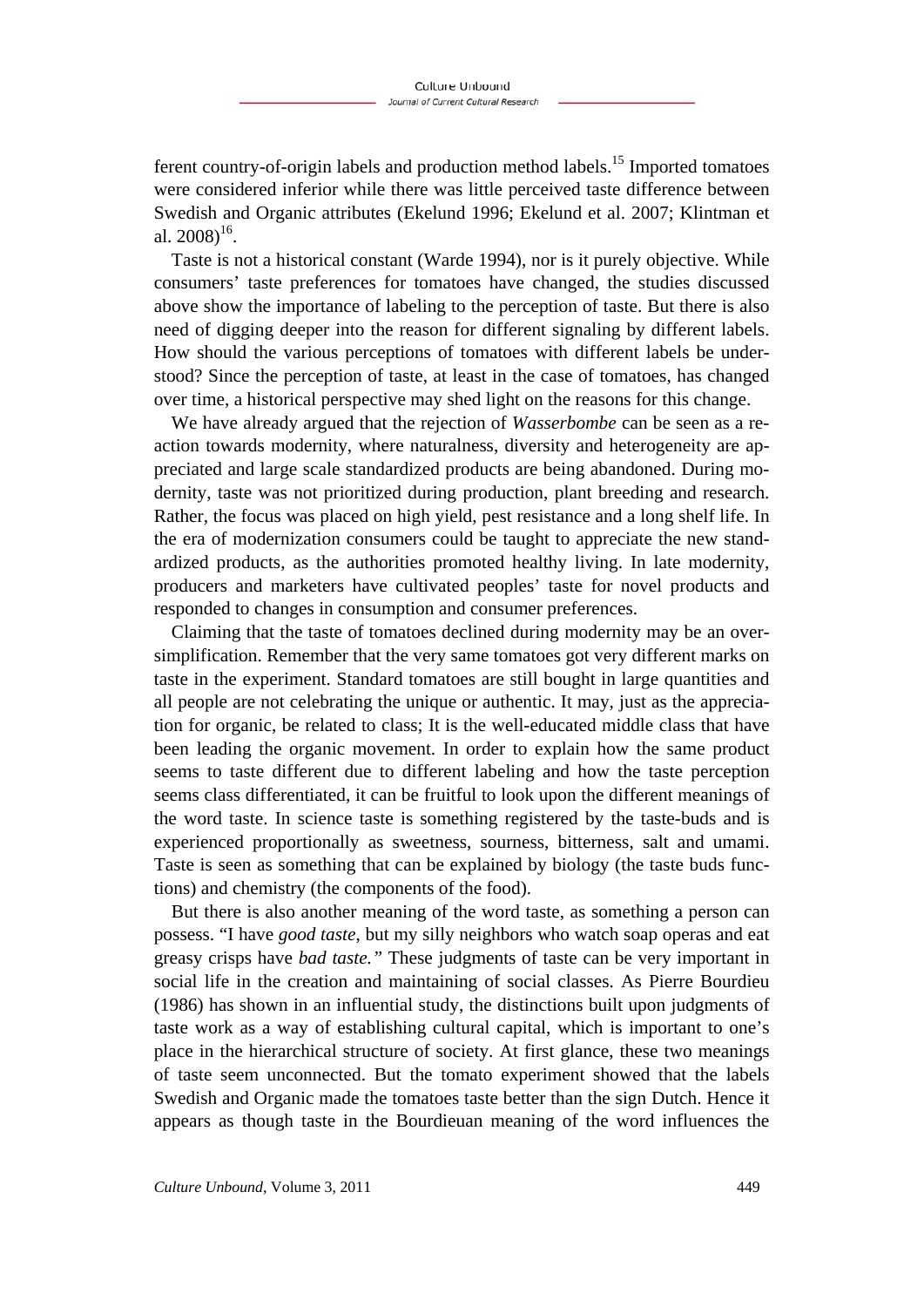actual (i.e. biological) taste perception. Therefore, biological taste and cultural taste are not easily disentangled and should perhaps be treated as related phenomena.

### **Conclusions**

*The Management Committee for Fruit and Vegetables* is illustrative of a system with cracks in the façade. The regulation system, carefully developed over decades, was challenged by changes in production and consumption. The definition of quality for a single food product is still guided by modernist ideals where homogeneity becomes important in marketing, even though the ideals and practices of both producers and consumers have changed. The tomato experiment showed that labeling might affect the perception of taste, which is not a historical constant, but connected to changing values as well as to changing production and distribution systems. The dominant large-scale food system, while now exploiting taste as a marketing argument, faces increased competition from an alternative system of local, small-scale production and direct sales, which seems to respond more readily to consumer preferences. In the contest between these two food systems taste seems to be a key instrument.

We have argued that these examples can be seen as part of a broader societal change. The regulation systems, plant breeding, consumption, the perceptions of labels and the taste experience itself are clearly influenced by shifts in dominating values in society, in this case views on modernity. Seen from this point of view, the tomato example is far from trivial but a symptom of societal change, where the changing views on diversity, nature and taste threaten some of the foundations that modern agriculture and food policies have been built on. In order to gain a broader understanding of how taste is being shaped and perceived we have made an attempt to combine methods from ethnological, and marketing and policy studies. We believe that the findings of studies like this can be used for broader interdisciplinary studies on the concept of taste. Traditional sensory studies can be complemented by knowledge of the cultural constructions of taste developed by the humanities and social sciences. This can certainly lead to fruitful crossfertilizations that can develop the research on taste.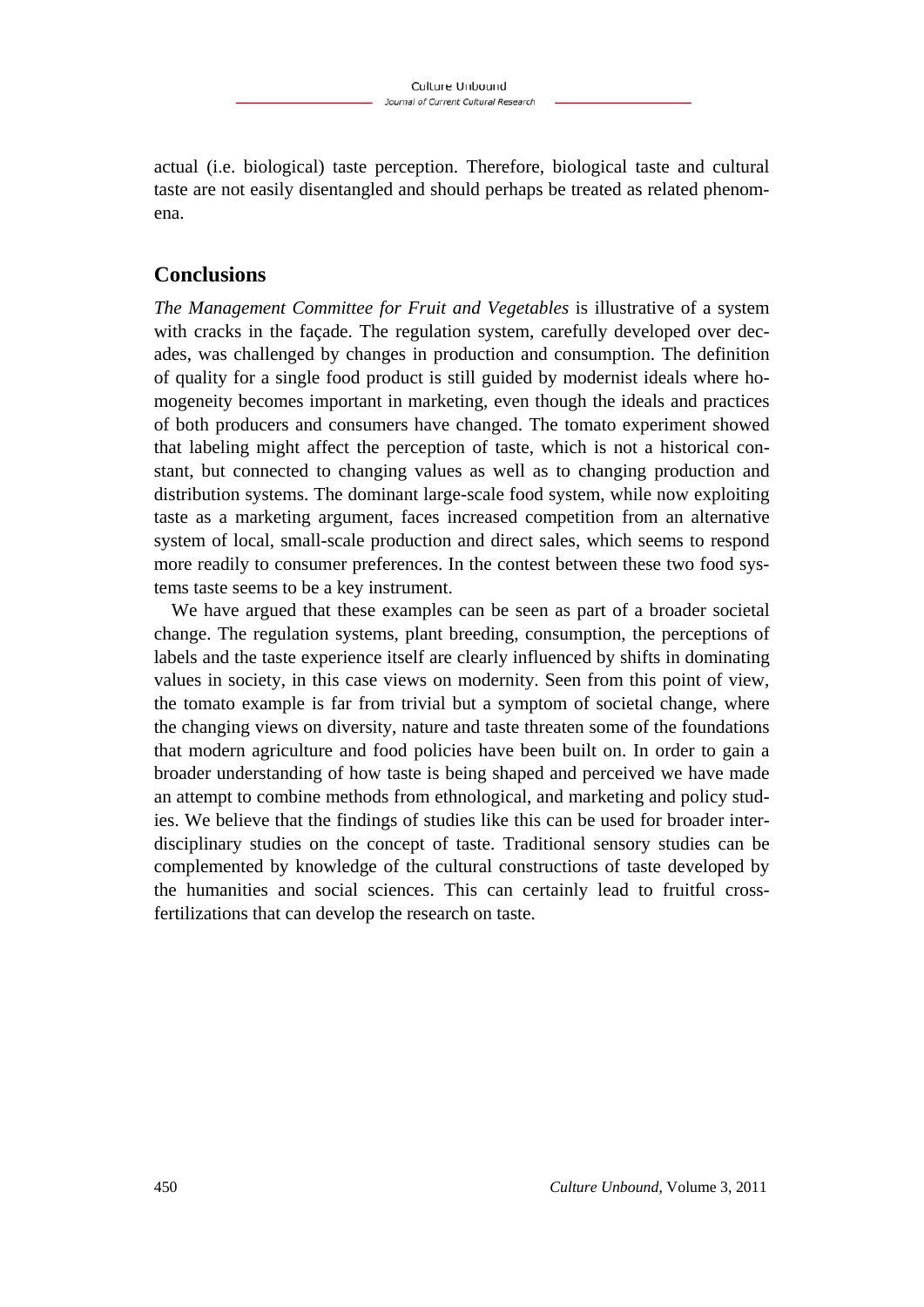**Lena Ekelund***,* is Professor of Horticultural Economics at the Swedish University of Agricultural Sciences in Alnarp. Her research interest is consumer attitudes and preferences, structural changes on the market for fruit and vegetables and the development of different food chains. Ongoing projects concern consumer value and involvement in organic food and climate certification of supermarkets. E-mail: Lena.Ekelund@slu.se

**Håkan Jönsson**, Associate professor in European Ethnology, is researcher and lecturer at the Department of Arts And Cultural Sciences at Lund University. He has published several works on food culture and consumption and is the coordinator of the inter- disciplinary Food Researcher Network containing more than 160 food researchers in Scandinavia. E-mail: Hakan.Jonsson@kultur.lu.se

#### **Notes**

- 1 The regulation referred to here is the EU Council Regulation 2200/1996 on the common organization of the market in fruit and vegetables (EUR-Lex 1996), with an emphasis on Title I: Classification of products.
- The Commission makes the suggestions and the Management Committee votes according to the size of the member nations.
- Information from all meetings is available from the Swedish Board of Agriculture http://www.sjv.se/amnesomraden/handelmarknad/eukommitteer.4.7502f61001ea08a0c7fff60  $\frac{171. \text{html}}{4}$
- $\frac{h_{\text{t}}}{g}$  http://www.codexalimentarius.net/web/index\_en.jsp
- This conclusion is strongly supported by key plant breeders connected to Syngenta and Weibull's in Sweden.
- The news were spread in the British press, see Evening Standard and the Times http://www.timesonline.co.uk/tol/news/uk/article1094773.ece The topic received attention and also criticism, e.g. from Wildlife Ecology 12 March 2004, who claimed that "Someone at Sainsbury's is having a tremendous laugh"
- http://wildecology.ifcnr.com/article.cfm?NewsID=327 The rules for GM products differ between the EU and the US, where the strict regulation of the former has caused disputes within the WTO. The rules are available on http://ec.europa.eu/food/food/biotechnology/index\_en.htm
- Myrdal, G. (1932) "Socialpolitikens dilemma II," in Spektrum 2:4:25, directly cited in a slightly different translation, by Carl Marklund in a paper prepared for Nationella historikermötet, Uppsala University, April 22-24, 2005: http://www.hist.uu.se/historikermote05/program/Ekhist%201/P15\_CMarklund.pdf (2006-05-  $27$ ).
- Joint recommendation by the Swedish Consumer Agency (Konsumentverket), Swedish Environmental Protection Agency (Naturvårdsverket) and the National Food Administration (Livsmedelsverket) attachment to *Råd&Rön* 3/02<br><sup>10</sup> The Swedish Board of Agriculture summarizes:
- http://www.sjv.se/amnesomraden/handelmarknad/eusfruktgrontnormer.4.7502f61001ea08a0c 7fff101264.html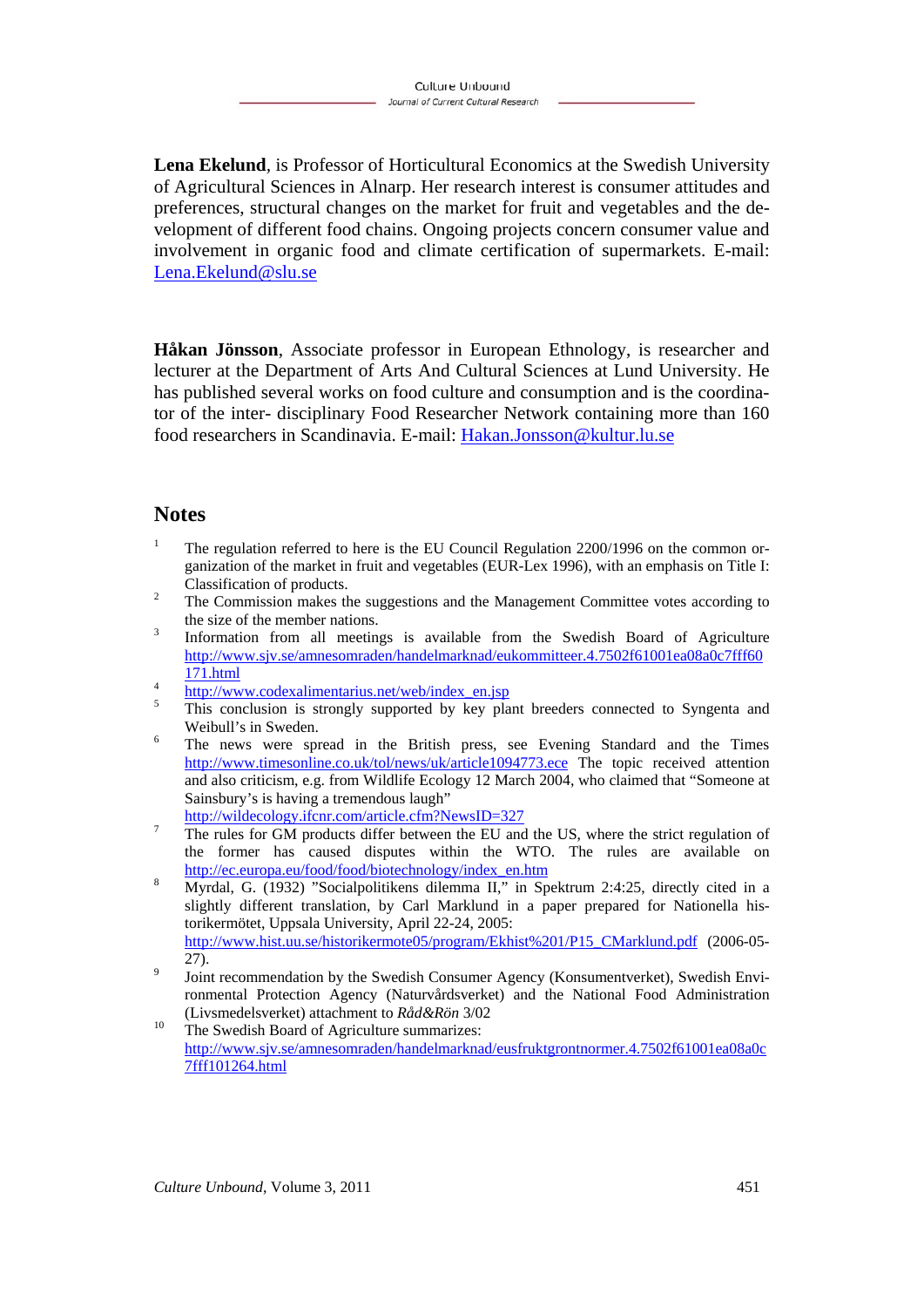- <sup>11</sup> Regulation (EEC) No 1035/72 was repealed and replaced by EU Council Regulation  $2200/1996$ <br><sup>12</sup> The reform proposal in summary:
- http://ec.europa.eu/agriculture/capreform/fruitveg/index\_en.htm, New legislation in full text:
- http://ec.europa.eu/agriculture/capreform/fruitveg/com2006\_17\_en.pdf.<br><sup>13</sup> Cherry tomatoes held 30 % of the value of tomato purchases 2009, a rise from 22 % in 2006, according to Swedish panel data from GfK (2010)<br><sup>14</sup> The homogeneous product "drinking milk", is carefully defined and specified in the EU regu-
- lation EUR-Lex 1997 according to fat content, heat-treatment, vitamin contents and homogenization.<br><sup>15</sup> Respondents were asked to rate the taste of tomatoes labeled Swedish, Dutch and Organic, all
- originating from the same Swedish producer. The official label (*KRAV*) was used on Organic, but no origin. Tomato slices were served on plates and the respondents filled in perceived taste on a scale from 1 (not tasty) to 5 (very tasty).<br>
<sup>16</sup> A one-way ANOVA test showed no significant difference between Swedish and Organic
- labelled tomatoes (3.66 vs. 3.54), both with significantly higher average grades than the Dutch tomatoes (2.51).

#### **References**

- Barndt, Deborah (2008): *Tangled Routes : Women, Work, and Globalization on the Tomato Trail.*  2. ed. Lanham, Maryland: Rowman & Littlefield.
- Bauman, Zygmunt (1997): *Post Modernity and its Discontents*. Cambridge: Polity Press.
- Beardsworth, Alan & Alan Bryman (1999): "Late Modernity and the Dynamics of Quasification: The Case of the Themed Restaurant", *Sociologica Review*, 47:2, 228-257.
- Block, Dennis (2009): "Public Health, Cooperatives, Local Regulation, and the Development of Modern Milk Policy: The Chicago Milkshed, 1900-1940", *Journal of Historical Geography*, 2009:35, 128-153.
- Bourdieu, Pierre (1986): Distinction; a Social Critique of the Judgement of Taste, London: Routledge.
- Coveney, John (2000): Food, Morals and Meaning *The Pleasure and Anxiety of Eating*, London: Routledge.
- De Boo, Marion (2010): "Dutch tomato production depends on technology", *Wageningen World* 2010:3, 24-27.
- Donelius, Göran (1973): *Den svenska trädgårdsnäringens konkurrensförutsättningar,* Forskningsrapport. Avd.f trädgårdsodlingens driftsekonomi, Lantbrukshögskolan Alnarp.
- DuGay, Paul & Michael Pryke (2002): "Cultural Economy: An Introduction", DuGay, Paul & Michael Pryke (eds): *Cultural Economy*, London: SAGE.

Dulcinea (2007): http://www.dulcinea.com/products/Rosso-Bruno.html (accessed 11/10/12).

- DuPuis, Melanie (2002): *Nature's Perfect Food: How Milk Became America's Drink*, New York: New York University Press.
- Ekelund Axelson, Lena (1991): *Structural Changes in the Swedish Marketing of Vegetables*, 44, Lund: Lund Economic Studies.
- Ekelund (Axelson), Lena (1996): "Demand and Supply Factors on the Market for Organic Vegetables: the Case of Sweden", *Acta Horticulturae*, 429, 367-375.
- Ekelund, Lena, Fredrik Fernqvist & Heléne Tjärnemo (2007): Consumer Preferences for Domestic and Organically Labelled Vegetables in Sweden, *Acta Agriculturae Scandinavica*, C; 4: 229- 236.
- Ekelund, Lena, Fredrik Fernqvist & Sara Furemar (2007): "Experiences of Quality in the Horticultural Value Chain", *Acta Horticulturae* (ISHS) 794:107-114.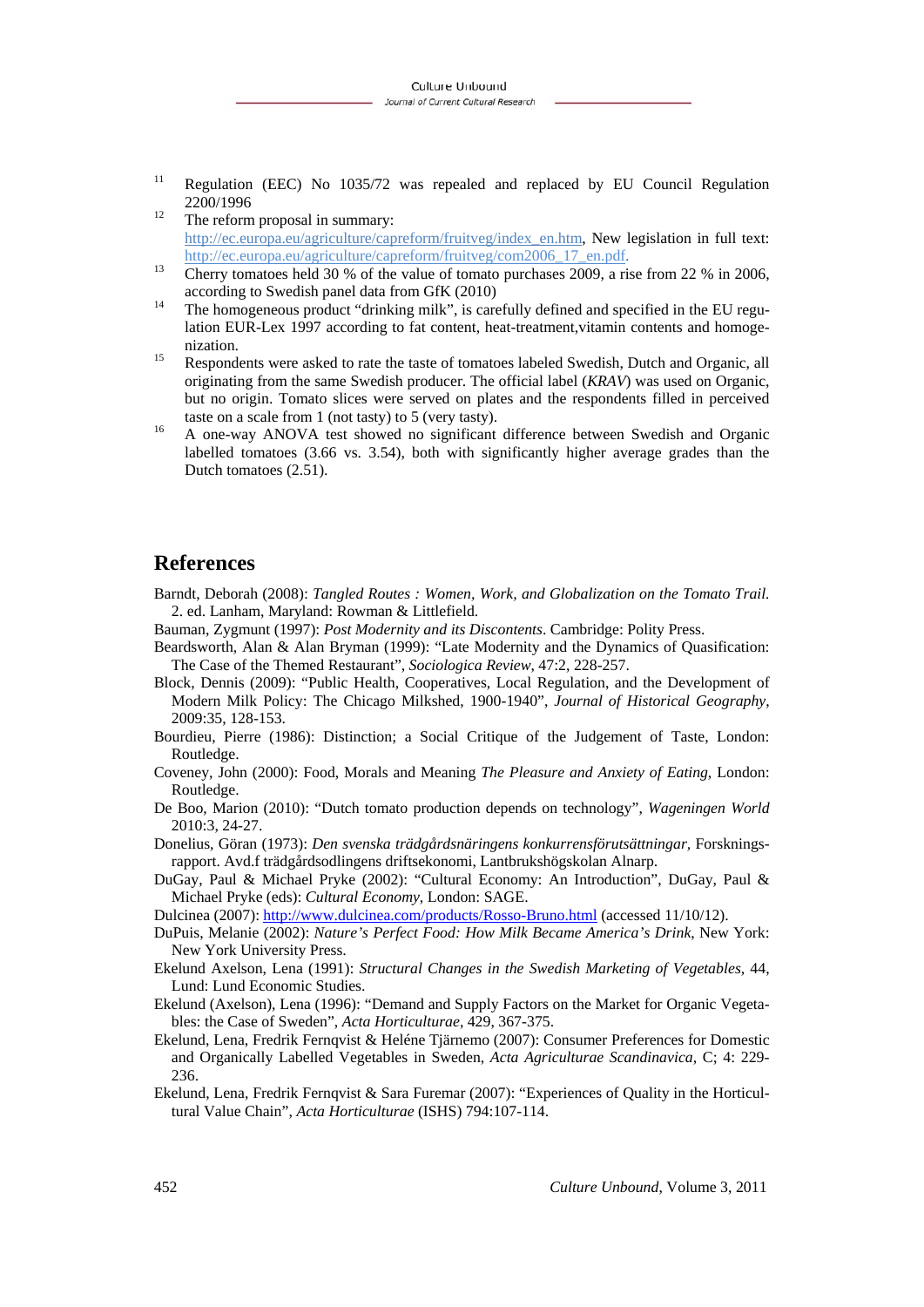- Ekelund, Lena & Heléne Tjärnemo (2009): The Competitiveness of Local Food Clusters Supermarket Strategies Versus Consumer Preferences for Vegetables in Sweden. Acta Horticulturae (ISHS) 831:193-200.
- EC Commission Regulation (EC) No 1580/2007, Annex I, Marketing Standards for Tomatoes (2007) available at The Rural Payments Agency (UK): http://www.rpa.gov.uk/rpa/index.nsf/0/89c9403620d5a8188025712e00465c56/\$FILE/Tomatoe s.pdf, (accessed 11/10/12).
- EUR-Lex (1996) Council Regulation (EC) No 2200/96 of 28 October 1996 on the common organization of the market in fruit and vegetables. Brussels
- EUR-Lex (1997) Council Regulation (EC) No 2597/97 of 18 December 1997 laying down additional rules on the common organization of the market in milk and milk products for drinking milk. Brussels
- EUR-Lex (2007) Proposal 2007/0012 for a Council Regulation laying down specific rules as regards the fruit and vegetable sector and amending certain Regulations
- http://eur-lex.europa.eu/LexUriServ/site/en/com/2007/com2007\_0017en01.pdf, (accessed 11/10/12).
- Falk, Pasi (1994): *The Consuming Body*, London: SAGE.
- Fonte, Maria (2002): "Food Systems, Consumption Models and Risk Perception In Late Modernity", *International Journal of Sociology of Agriculture and Food* 10:1, 13-21.
- Freshinfo (2006): FPJ Supplement Tomatoes June 2006, 62 p. Summary available on http://www.freshinfo.com/downloads/FPJ\_supp\_tomatoes\_06\_contents.pdf?PHPSESSID=1166 7e94604ca19a3835995eaa7540a2, (accessed 11-10-12).
- Friedland, William (2006): "Tomatoes: A Review essay", *Agriculture and Human Values*, 23, 253-262 .
- Friedmann, Harriet (1982): The Political Economy of Food: The Rise and Fall of the Postwar International Food Order, *American Journal of Sociology*, 88, S248-86.
- –––– (1994): "The International Relations of Food: The Unfolding Crisis of National Regulation", Hariss-White, Barbara & Raymond Hoffenberg (eds): *Food: Multidisciplinary Perspectives*, Oxford: Blackwell.
- Giddens, Anthony (1991): Modernity and Self-Identity: Self and Society in the Late Modern Age, Cambridge.
- GfK (Growth from Knowledge) (2010): Consumer tracking. Data from a household panel of 2000 households. Lund, Sweden http://www.gfk.com/se/index.en.html**.**
- GMO Compass (2007): "Tomatoes": http://www.gmo-compass.org/eng/grocery\_shopping/fruit vegetables/15.genetically\_modified\_tomatoes.html (accessed 11/10/12).
- Harvey, David (1989): *The Condition of Postmodernity. An Inquiry Into the Origins of Cultural Change*, Oxford: Blackwell.
- Harvey, Mark, Steve Quilley & Huw Beynon (2002): *Exploring the Tomato: Transformations of Nature, Society and Economy*, Cheltenham: EE.
- Heasman, Michael & Julian Mellentin (2001): *The Functional Foods Revolution: Healthy People, Healthy Profits?*, London: Earthscan.
- Hobson, Graeme (1988): How the Tomato Lost its Taste. *New Scientist*, 29 September 2008, 46- 50.
- Hongsoongnern, Pairin & Edgar Chambers Iv (2008): "A Lexicon for Texture and Flavor Characteristics of Fresh and Processed Tomatoes", *Journal of Sensory Studies* 23:5, 583-599.
- Jameson, Fredric (2002): *A Singular Modernity: Essay on the Ontology of the Present*, London: Verso.
- Jönsson, Håkan (2005a): *Mjölk en kulturanalys av mejeridiskens nya ekonomi*, Stockholm /Stehag: Symposion.
- (2005b): "A Land of Milk and Money. The Dairy Counter in an Economy of Added Values", Löfgren, Orvar & Robert Willim (eds): *Magic, Culture and the New Economy*, Oxford: Berg.
- Klintman, Mikael, Magnus Boström, Lena Ekelund & Anna-Lisa Lindén (2008): *Maten märks. Förutsättningar för konsumentmakt*. Dept. of Sociology, Lund University. Research Report 2008:1.